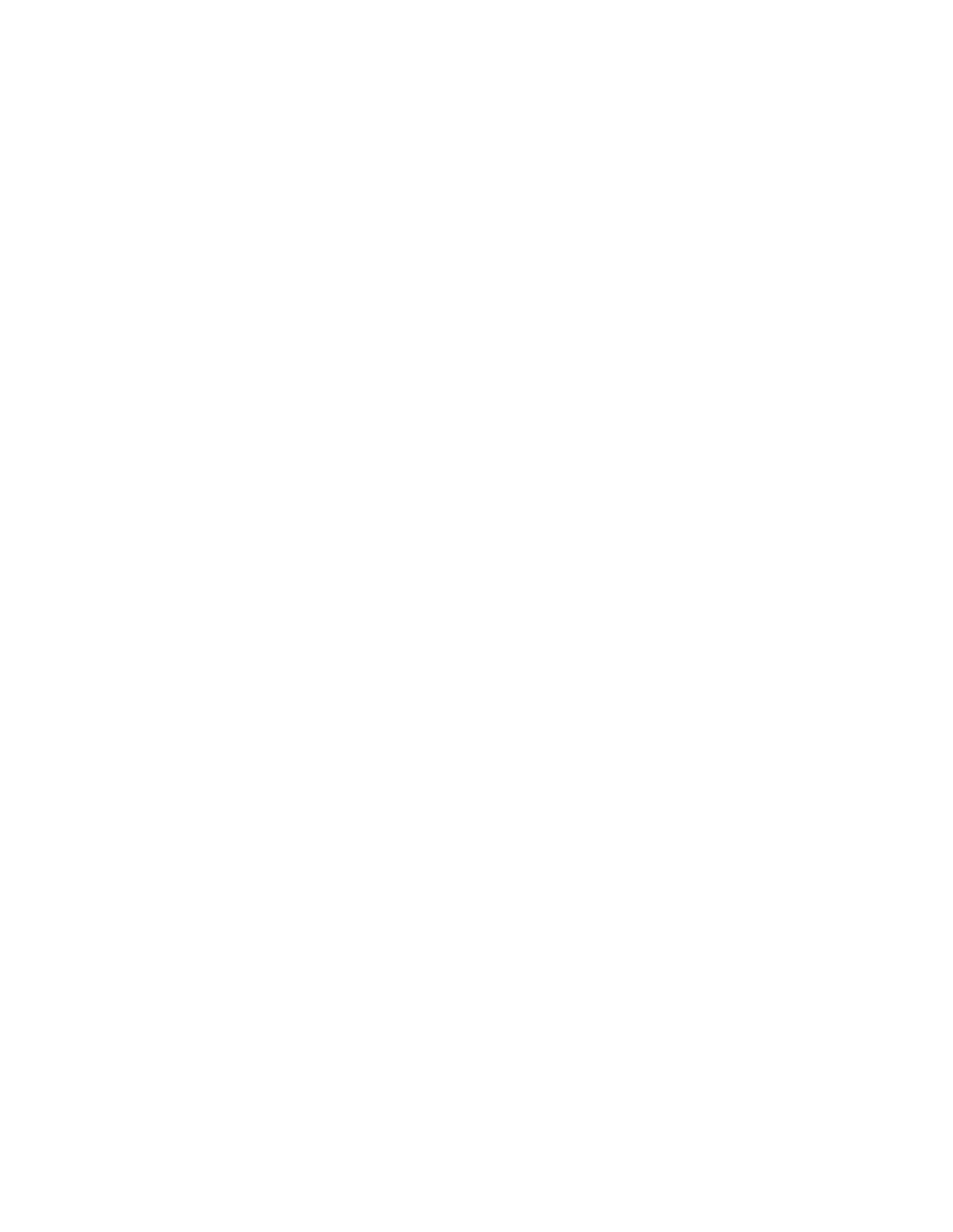

| <b>Site Name</b>                  | <b>Address</b>                     | <b>City</b> | <b>County</b> | Approximate<br><b>Distance from</b><br><b>Footprint</b><br>(Direction) | <b>Chemicals of</b><br><b>Concern</b>                      | Depth to<br><b>Groundwater</b><br>(feet below<br>ground surface) | <b>Groundwater</b><br><b>Flow Direction</b> | Groundwater<br>Migration? | <b>Risk</b> | <b>Rationale for Potential Environmental Concern</b>                                                                                                                                                                                                                                                                                                                                                                                                                                                                                                                         | <b>Primary Reference</b>                                                                                                                                                                                        |
|-----------------------------------|------------------------------------|-------------|---------------|------------------------------------------------------------------------|------------------------------------------------------------|------------------------------------------------------------------|---------------------------------------------|---------------------------|-------------|------------------------------------------------------------------------------------------------------------------------------------------------------------------------------------------------------------------------------------------------------------------------------------------------------------------------------------------------------------------------------------------------------------------------------------------------------------------------------------------------------------------------------------------------------------------------------|-----------------------------------------------------------------------------------------------------------------------------------------------------------------------------------------------------------------|
| Hugh's Flying Service             | 14203 South Red<br><b>Top Road</b> | El Nido     | Merced        | Within Footprint                                                       | Pesticides and<br>Herbicides                               | Not Available                                                    | Not Available                               | Unknown                   | Medium      | The site is listed as an open and inactive case in the<br>GeoTracker database since January 2, 1988. Residual<br>contamination in soil and groundwater may still exist.<br>The site is also listed as a land disposal site open<br>since January 1, 1965. The site disposed of product<br>wash water waste including photo reuse wastewater<br>and vegetable wash water. Wastewater or solid wastes<br>may pose a concern to water quality. The site is also<br>listed in the HIST UST database as having had three<br>550-gallon regular gasoline tanks.                    | GeoTracker; EDR Database<br>Report                                                                                                                                                                              |
| Schuh                             | 7180 Avenue 21                     | Chowchilla  | Madera        | Within Footprint                                                       | Diesel                                                     | Not Available                                                    | Not Available                               | Unknown                   | Low         | Case closed as of August 30,1989. One soil sample<br>was taken and analyzed for total hydrocarbons and<br>other aromatic compounds, and the results were non-<br>detect.                                                                                                                                                                                                                                                                                                                                                                                                     | Madera County Environmental<br>Health Department. 1989.<br>"Closure of Underground<br>Storage Tank" 7180 Avenue 21,<br>Chowchilla, CA. August 30<br><b>EDR Database Report;</b><br>GeoTracker                   |
| Red Top Gasoline                  | 22798 Road 4                       | Chowchilla  | Madera        | Within Footprint                                                       | Gasoline                                                   | Not Available                                                    | Not Available                               | Unknown                   | Low         | The medium potentially affected is an aquifer used for<br>drinking water supply. The site received case closure<br>on September 25, 2008.                                                                                                                                                                                                                                                                                                                                                                                                                                    | <b>EDR Database Report;</b><br>GeoTracker                                                                                                                                                                       |
| Hooper & Dalporto                 | 23199 Road 7                       | Chowchilla  | Madera        | Adjacent (North)                                                       | Gasoline                                                   | Not Available                                                    | Not Available                               | Unknown                   | Low         | A release of gasoline was reported to the soil. Case<br>closed as of April 22,1988.                                                                                                                                                                                                                                                                                                                                                                                                                                                                                          | EDR Database Report;<br>GeoTracker                                                                                                                                                                              |
| PG&E's Dairyland Substation       | Avenue 21 and<br>Railroad Avenue   | Chowchilla  | Madera        | Within Footprint                                                       | Polychlorinated<br>biphenyls                               | Not Available                                                    | Not Available                               | Unknown                   | Low         | There are no reported releases in agency files or<br>database listings for this site. The site is an active<br>substation, equipment potentially containing PCBs<br>may be on-site.                                                                                                                                                                                                                                                                                                                                                                                          | Site Reconnaissance<br>Observation                                                                                                                                                                              |
| CertainTeed Chowchilla Plant      | 17775 Avenue 23<br>1/2             | Chowchilla  | Madera        | Adjacent (North)                                                       | Heavy Metals,<br>Formaldehyde,<br>Phenol, and<br>Waste Oil | 100                                                              | Not Available                               | Unknown                   | Medium      | The facility was a former hazardous waste generator<br>facility, and manufactured fiberglass insulation. The<br>facility provided a Closure Plan to DTSC, and ceased<br>operations on March 1, 2009. The closure report for<br>the site indicated no evidence of significant residual<br>contamination at the two former hazardous waste<br>management areas on-site. Although the facility<br>achieved closure for its hazardous waste permit, it is<br>currently an active facility with hazardous materials<br>use and storage, as well as hazardous waste<br>generation. | Envirostor<br>DTSC. 2010. "Closure<br>Certification Report Approval,<br>CertainTeed, Chowchilla,<br>Madera County, California,<br><b>Environmental Protection</b><br>Agency ID Number<br>CAD093435022." 22 June |
| Not Reported                      | Avenue 25 and<br>Road 13           | Chowchilla  | Madera        | Within Footprint                                                       | Not Available                                              | Not Available                                                    | Not Available                               | Unknown                   | Low         | Drug lab waste found and removed from this location.                                                                                                                                                                                                                                                                                                                                                                                                                                                                                                                         | <b>EDR Database Report</b>                                                                                                                                                                                      |
| <b>Pistachio Processing Plant</b> | 21721 Road 20                      | Chowchilla  | Madera        | Adjacent (East)                                                        | Phosphide<br>Compounds                                     | Not Available                                                    | Not Available                               | Unknown                   | Low         | The site is listed in the CUPA database as having gas<br>toxin (a phosphide compound), with a closed status.<br>The site is listed as having processed wastewater with<br>a moderate threat to water quality, and no waste<br>treatment system.                                                                                                                                                                                                                                                                                                                              | <b>EDR Database Report</b>                                                                                                                                                                                      |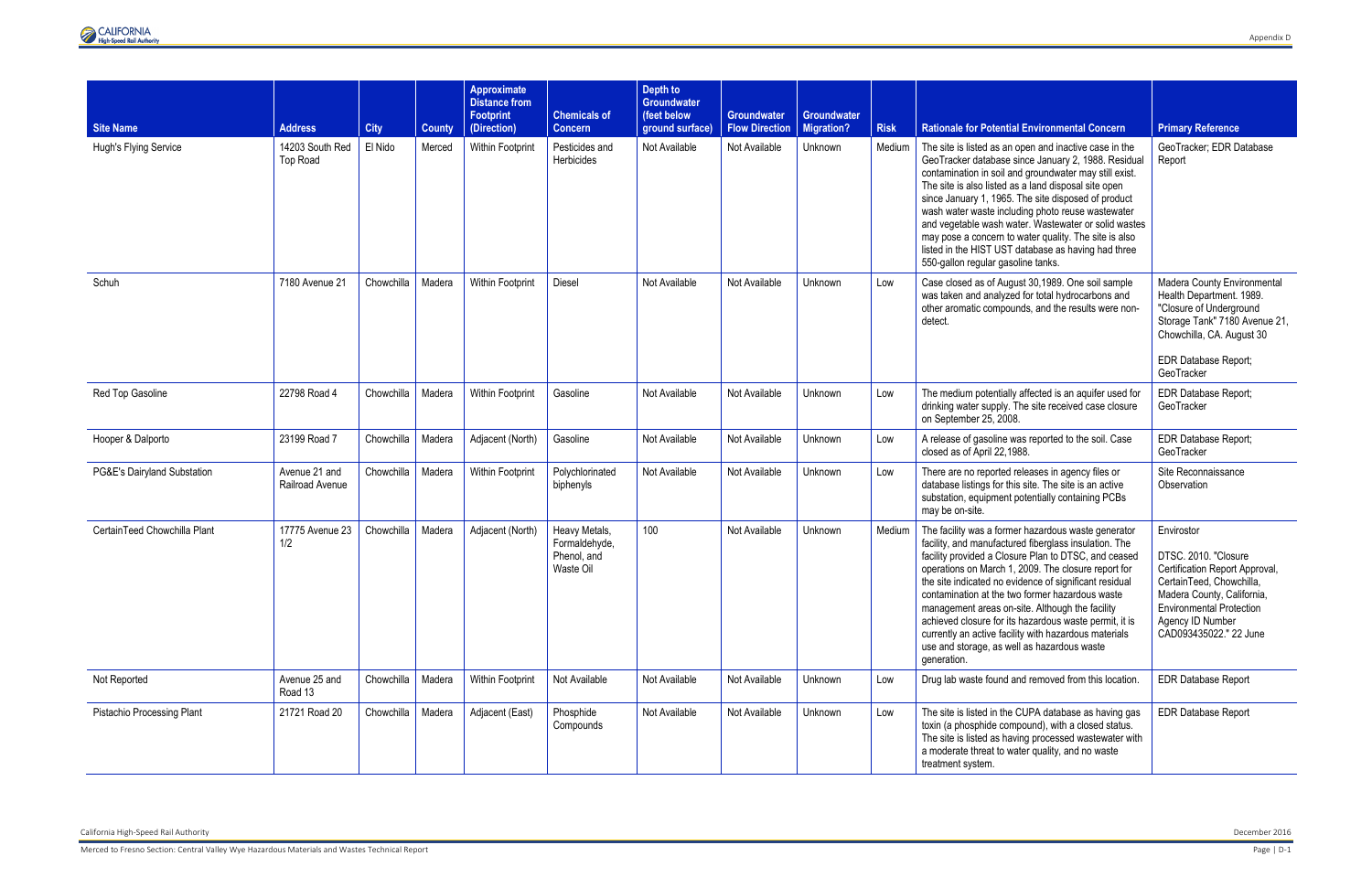December 2016 California High-Speed Rail Project Environmental Document

| <b>Site Name</b>                                  | <b>Address</b>                       | <b>City</b>              | <b>County</b>           | <b>Approximate</b><br><b>Distance from</b><br><b>Footprint</b><br>(Direction) | <b>Chemicals of</b><br><b>Concern</b>                       | Depth to<br><b>Groundwater</b><br>(feet below<br>ground surface) | <b>Groundwater</b><br><b>Flow Direction</b> | Groundwater<br><b>Migration?</b> | <b>Risk</b> | <b>Rationale for Potential Environmental Concern</b>                                                                                                                                                                                                                                                                         | <b>Primary Reference</b>                                                                                                             |
|---------------------------------------------------|--------------------------------------|--------------------------|-------------------------|-------------------------------------------------------------------------------|-------------------------------------------------------------|------------------------------------------------------------------|---------------------------------------------|----------------------------------|-------------|------------------------------------------------------------------------------------------------------------------------------------------------------------------------------------------------------------------------------------------------------------------------------------------------------------------------------|--------------------------------------------------------------------------------------------------------------------------------------|
| JJ Recycling                                      | 23519 Robertson<br>Boulevard         | Chowchilla               | Madera                  | Adjacent<br>(Southeast)                                                       | Not Available                                               | Not Available                                                    | Not Available                               | Unknown                          | Low         | Site is a recycling facility, with an active date of 2003.<br>No releases are reported.                                                                                                                                                                                                                                      | <b>EDR Database Report</b>                                                                                                           |
| R.E. Tharp Inc.                                   | 23500 Robertson<br>Boulevard         | Chowchilla               | Madera                  | Within Footprint                                                              | Gasoline                                                    | Not Available                                                    | Not Available                               | Unknown                          | Low         | A gasoline release affected the soil at the site. Case<br>closure was granted in 1987.                                                                                                                                                                                                                                       | EDR Database Report;<br>GeoTracker                                                                                                   |
| Minturn Huller Cooperative                        | 9080 S. Minturn<br>Road              | Chowchilla               | Madera                  | Within Footprint                                                              | Mineral Oil from<br>Transformer                             | Not Available                                                    | Not Available                               | Unknown                          | High        | A release of 200 gallons of mineral oil affected the soil<br>and asphalt at the site in 2006 when a back hoe struck<br>a transformer. Remedial action was conducted, with<br>PG&E listed as the responsible party. No closure<br>information was available for this release.                                                 | <b>EDR Database Report</b>                                                                                                           |
| Tenneco-Chowchilla Almond                         | 9151 S. Minturn<br>Avenue            | Chowchilla               | Madera                  | Within Footprint                                                              | Petroleum<br>Hydrocarbons,<br>Pesticides, and<br>Herbicides | Not Available                                                    | Not Available                               | Unknown                          | Low         | The site is listed in the SLIC database as having had a<br>release (substance not listed), with case closure date<br>listed as 1965. Product and waste oil USTs have been<br>removed from the site. No additional information is<br>provided in the database.                                                                | <b>EDR Database Report;</b><br>GeoTracker                                                                                            |
| Salisberry Ranch                                  | 22 Road 22                           | Madera                   | Madera                  | Within Footprint                                                              | Waste Oil                                                   | Not Available                                                    | Not Available                               | Unknown                          | Low         | A waste oil release affected soil at the site. Case<br>closure was granted in 1988.                                                                                                                                                                                                                                          | <b>EDR Database Report;</b><br>GeoTracker                                                                                            |
| Kinder Morgan High-Pressure Petroleum<br>Pipeline | SR 99/ UPRR                          | $\overline{\phantom{0}}$ | Madera<br>and<br>Merced | Within Footprint<br>and Adjacent<br>(West)                                    | Petroleum<br>Products                                       | Not Available                                                    | Not Available                               | Unknown                          | Medium      | A Kinder Morgan high-pressure petroleum pipeline<br>was identified generally parallel to the SR 99/UPRR<br>corridor. Potential chemicals of concern if the pipeline<br>is ruptured or leaked include petroleum hydrocarbons.<br>There is also a potential safety, explosion, and fire<br>hazard if the pipeline is ruptured. | Merced to Fresno Section<br>Project EIR/EIS Hazardous<br>Materials and Wastes Technical<br>Report<br>Site reconnaissance observation |
| <b>Diesel Country Truck Stop</b>                  | 8040 Highway 99<br>S. (Highway 49)   | Le Grand                 | Merced                  | <b>Within Footprint</b>                                                       | Gasoline and<br>Diesel                                      | 80 to 120                                                        | Not Available                               | Unknown                          | Low         | A gasoline release affected soil at the site. Case<br>closure was granted in 1996. A second gasoline<br>release, also impacting soil, was given case closure in<br>1998. One diesel fuel and three gasoline USTs were<br>removed in 1987. Contaminated soil was excavated<br>and removed from the site.                      | EDR Database Report;<br>GeoTracker                                                                                                   |
| Grissom Ranch                                     | 7150 South<br>Plainsburg Road        | Le Grand                 | Merced                  | Adjacent (North<br>and East)                                                  | Not Available                                               | Not Available                                                    | Not Available                               | Unknown                          | Low         | Listed as a small quantity generator of hazardous<br>waste. Was previously listed as a large quantity<br>generator of hazardous waste in November 1987.<br>Maintains 1 x 500-gallon unleaded gasoline UST. No<br>violations reported.                                                                                        | <b>EDR Database Report</b>                                                                                                           |
| Stone Family El Nido Composting                   | Vineyard Way at<br><b>Grant Road</b> | Merced                   | Merced                  | Within Footprint                                                              | Nitrates                                                    | 61 to 71                                                         | East-northeast                              | No                               | Low         | The site is listed as a landfill for agricultural, manure<br>composting operations.                                                                                                                                                                                                                                          | EDR Database Report;<br>GeoTracker<br>Roux Associates, Inc., 2016.<br>"Second Semi-Annual And<br>Annual 2015 Groundwater             |
| <b>Tony Brasil Dairy</b>                          | 15373 Flanagan<br>Road               | Dos Palos                | Merced                  | Within Footprint                                                              | <b>Nitrates</b>                                             | Not Available                                                    | No                                          | Unknown                          | Low         | The site is listed as a landfill for agricultural, manure<br>composting operations. No releases or violations<br>reported as of the release of this report.                                                                                                                                                                  | Monitoring Report." January.<br><b>EDR Database Report</b>                                                                           |